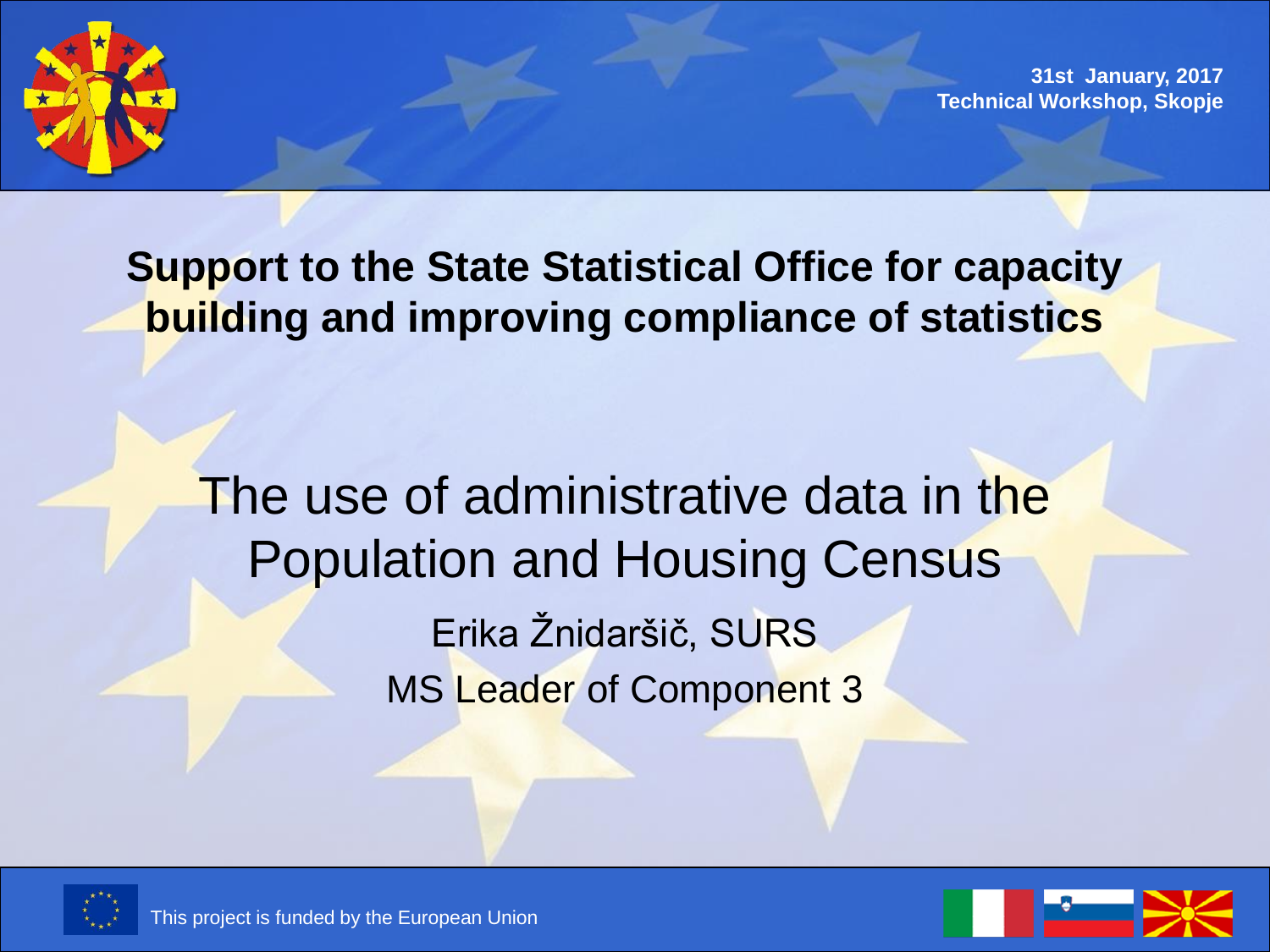# **Administrative sources in Social Statistics**

- Long tradition of using registers and administrative sources at SURS
- Register oriented statistical system
- AS backbone of social statistics; permanent use of administrative data in the statistical process;
- Legislation is important; available ID; good cooperation with the source of data;
- Confidentiality rules must be applied;
- Quality assessment (e.g. reliability, timeliness, accessibility, completeness, comparability);
- Convert administrative data into statistics;
- Trade off between timeliness and quality.

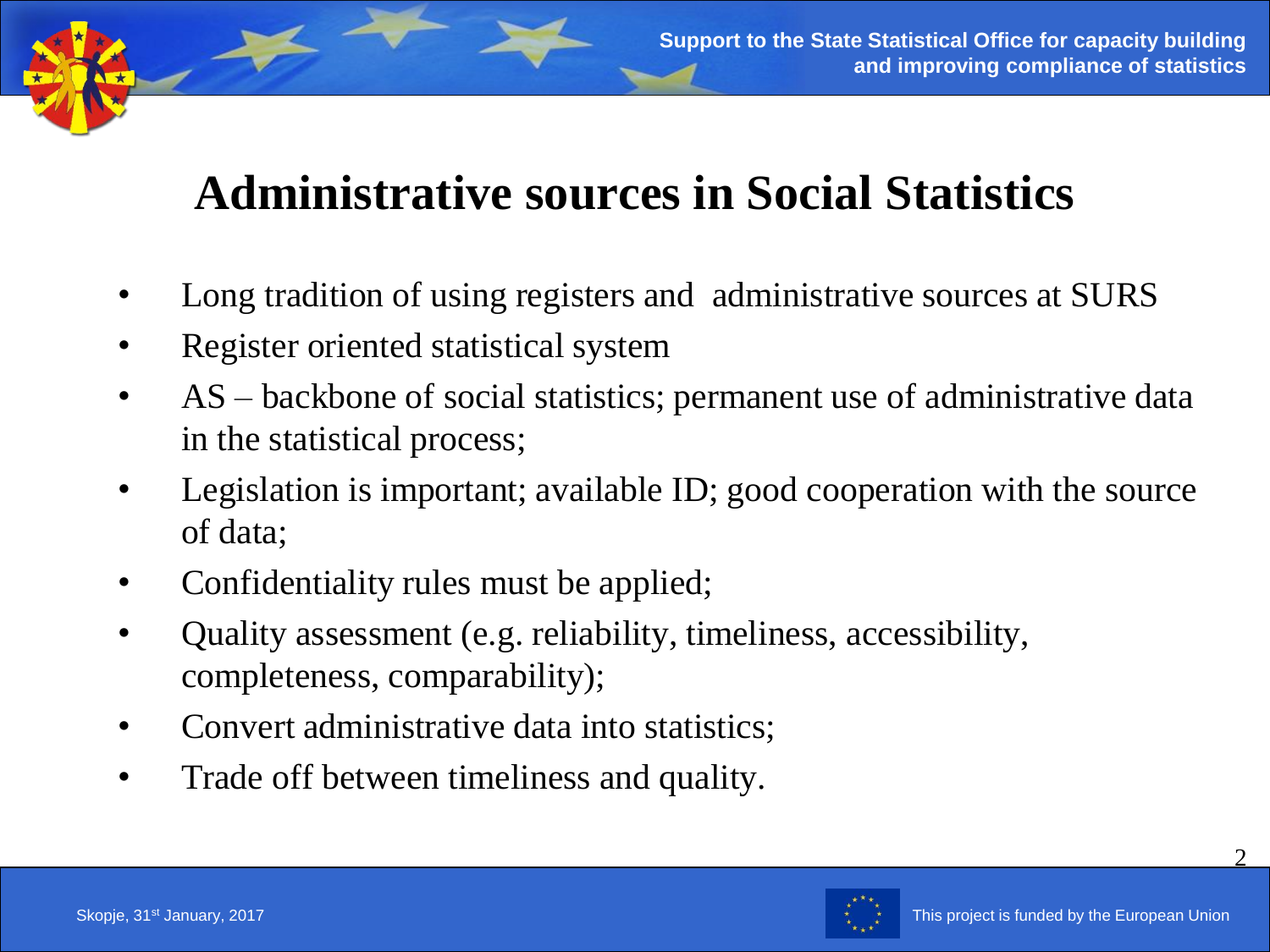## **Census – from paper to register**

- SURS has made a great **progress**: from fieldwork Census in 1991 to completely register census in 2011;
- **2002**: combination of paper and administrative sources; huge step towards totally register based census;
- In 2002 dwellings, households and partly persons by fieldwork;
- About 10 administrative and statistical sources have been used
- Missing **housing** register;
- Innovative data processing (paperless and automated editing)
- Outsourcing.

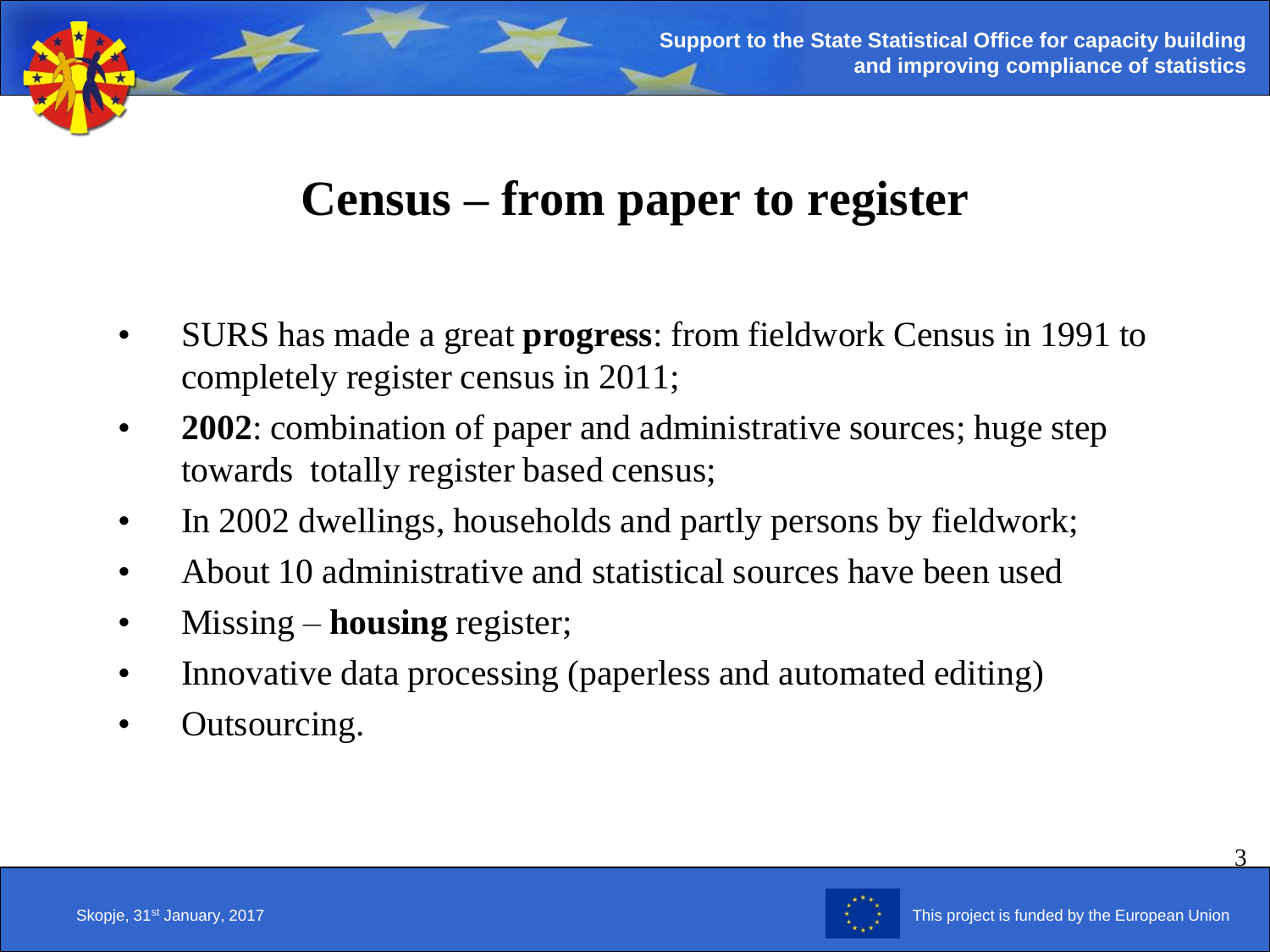

# **General prerequisites**

- Availability of quality data sources including appropriate topics to cover;
- Unique identifiers to link data on persons, households and dwellings;
- Legislation;
- Access to data (free of charge);
- Right to link individual data;
- Signed aggreements with data providers: the regular transmission of data; what, when, who transmit the data; technical protocol;
- Good cooperation raise the awareness of the owners in case of changes.

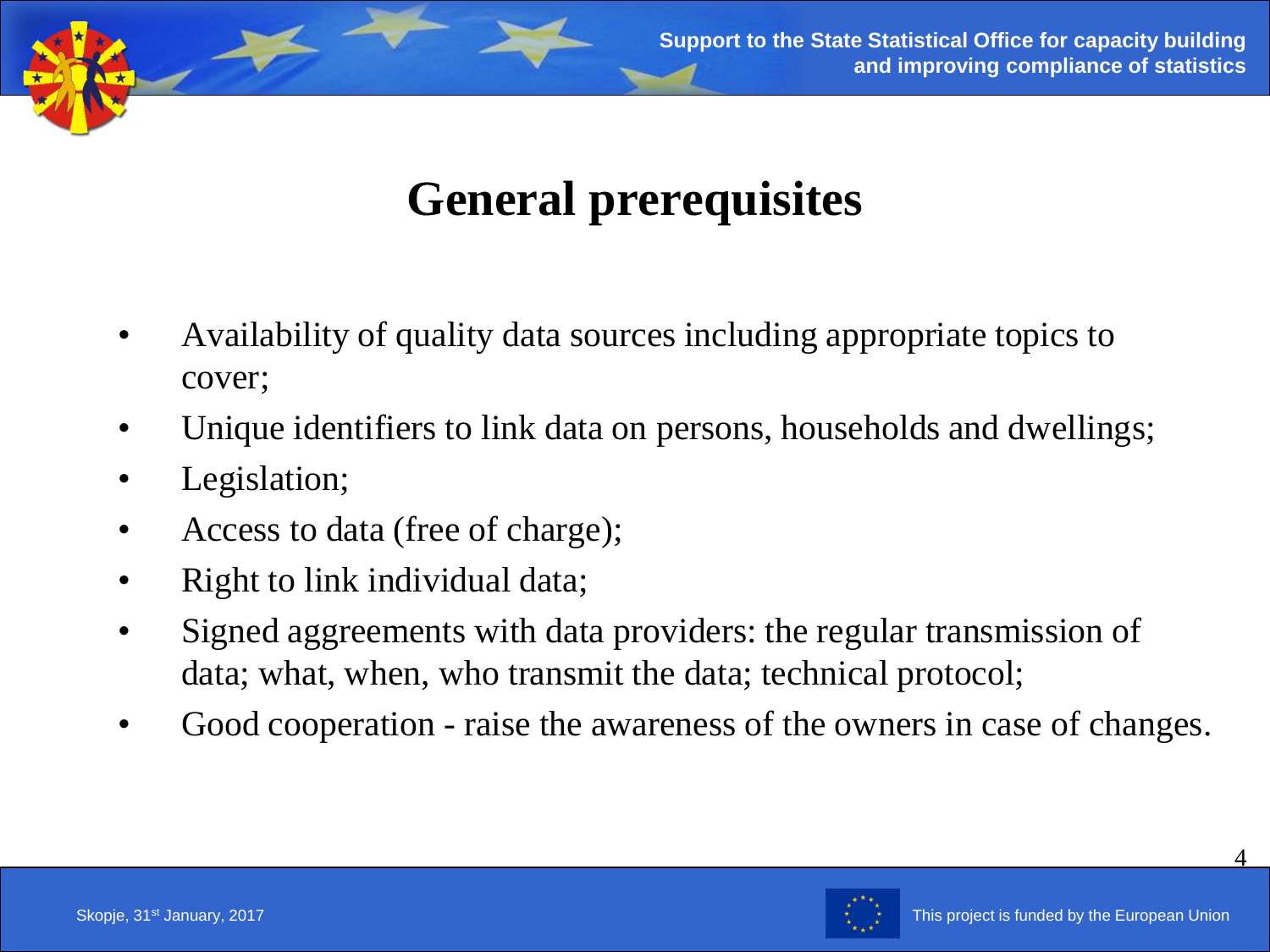## **Towards to the register-based census**

- New **Real Estate** Register (RER)
	- Established in 2007 by the Surveying and Mapping Authority
	- On the basis of the special field survey and already available sources;
- Update **CPR** address data with dwelling number;
- Digitization of the **Household** Register.

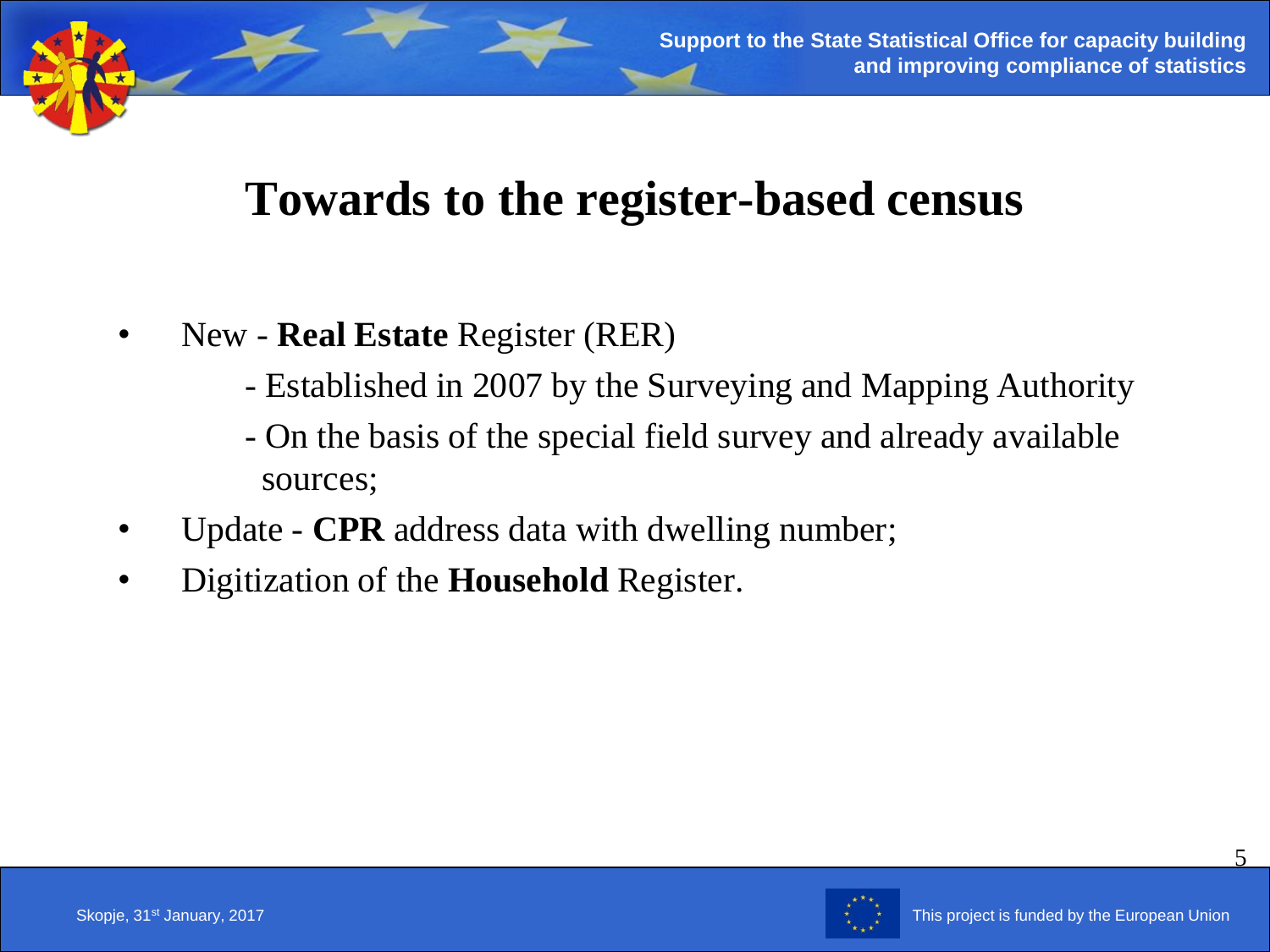

#### **Data sources**

- **Three** registers are the backbone of register-based system
- **CPR** usual population extracted
	- Basic demographic characteristics
- **Household** Register
	- Relation to the reference person of the household
	- Used for family derivation
- **Real Estate** Register
	- Housing data
- **Other** administrative and statistical sources (social security, social benefits, unemployment, educational, statistical register of employment, students, graduates, etc.)

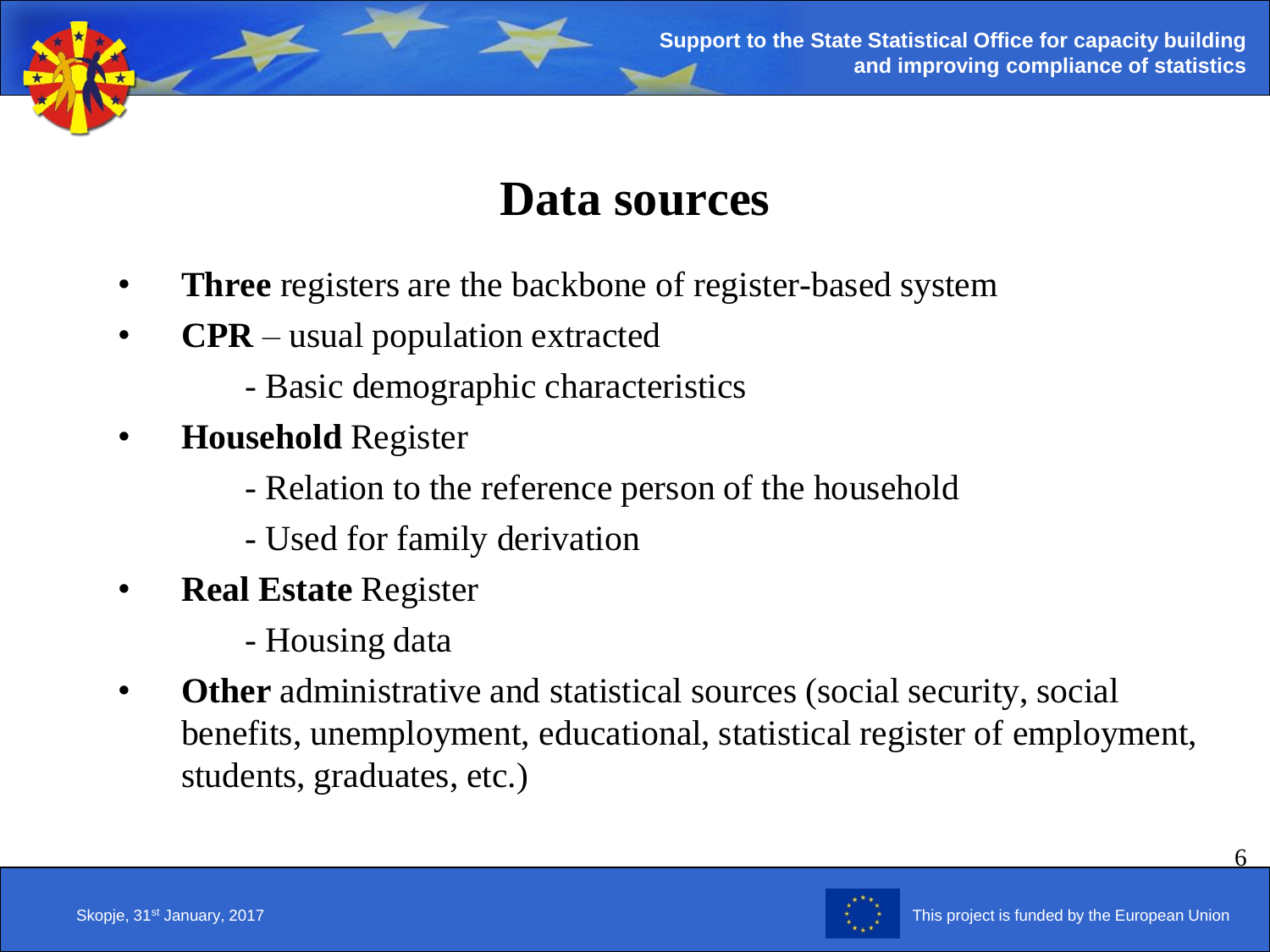

## **Linking of data**

• **CPR** - Central Population Register

| I PIN | Address   Dwelling |  |
|-------|--------------------|--|
|       | number             |  |

• **HR** - Household Register

| <b>PIN</b> |                | Address   Dwelling   Household |
|------------|----------------|--------------------------------|
|            | number Inumber |                                |

• **RER** - Real Estate Register

|  | <b>Address   Dwelling  </b> |  |
|--|-----------------------------|--|
|  | number                      |  |

• All **other** population data sources

| <b>PIN</b> |  |  |
|------------|--|--|
|            |  |  |
|            |  |  |
|            |  |  |

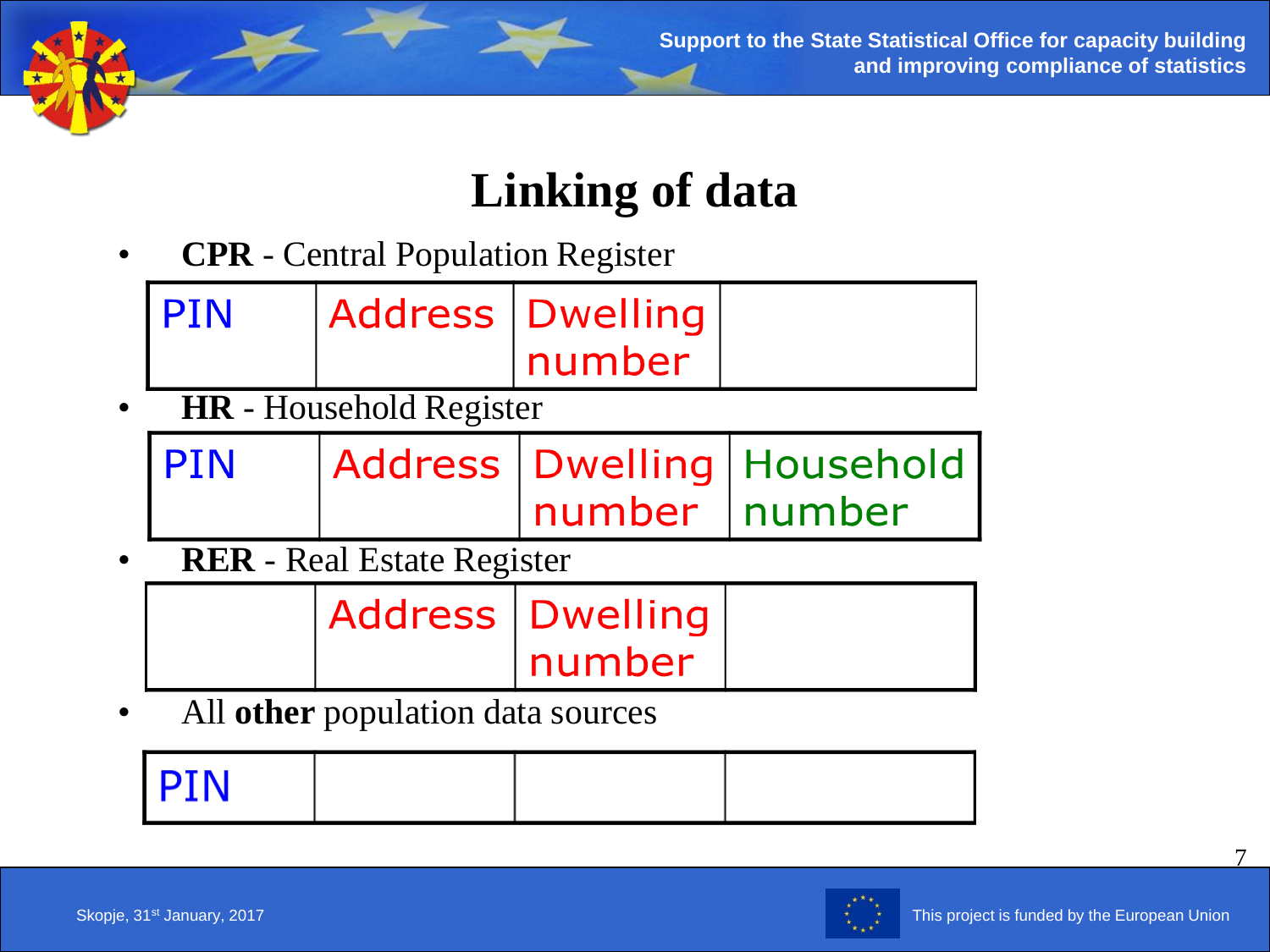## **Pre-census quality improvement**

- The primary goal to analyse and evaluate the quality of the input data
- Inconsistencies have to be suppressed already in the administrative sources
- Household composition, under-coverage of dwelling numbers in the CPR and general unsatisfactory quality of housing data from the RER;
- Improvement in all three basic administrative registers feedback implemented in all sources before the real census execution.

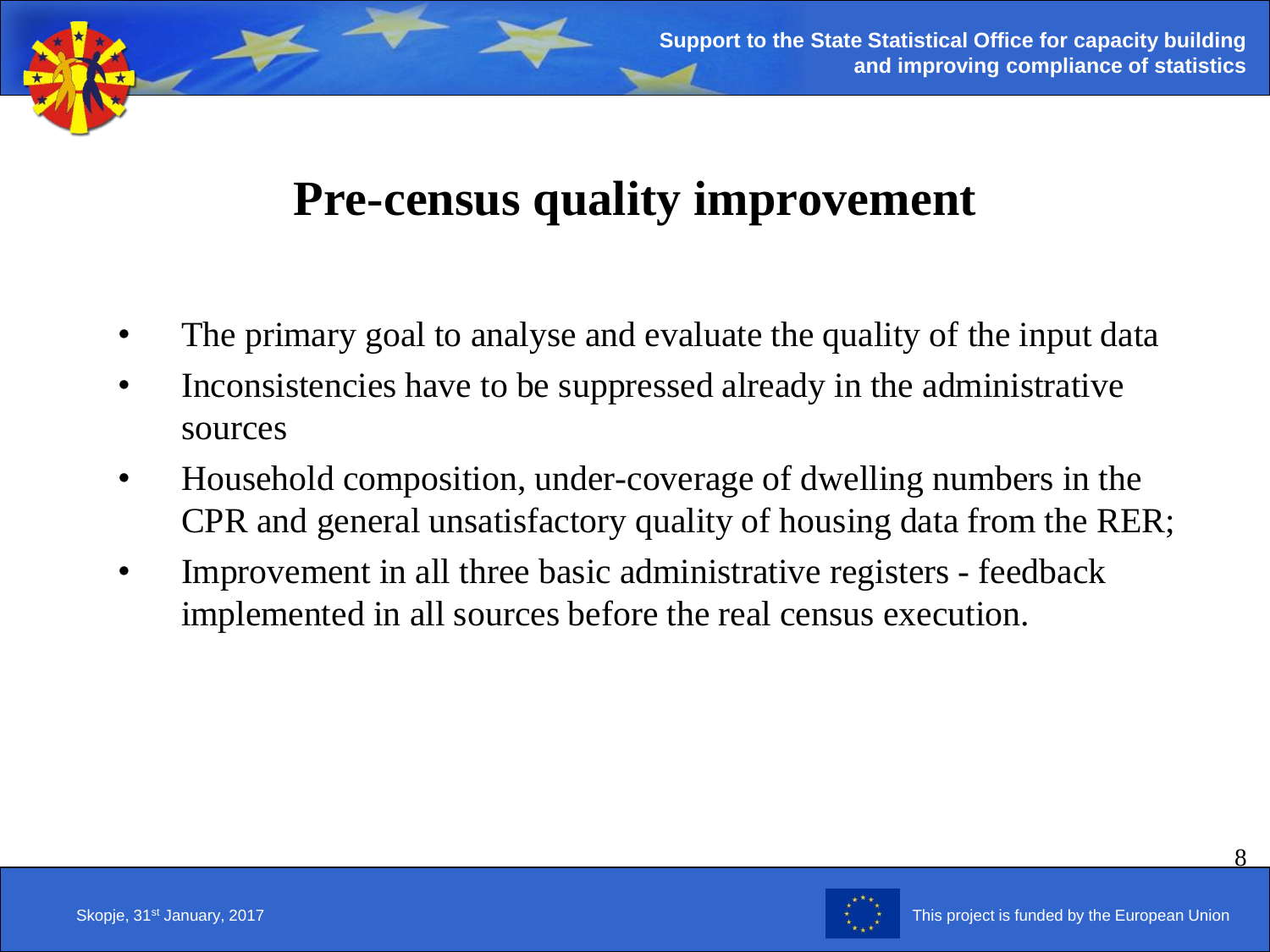# **CPR improvement**

- Completeness of updating dwelling numbers in the CPR was far below expectations (300.000 residents in multidwelling buildings wothout DN);
- Two methods of updating missing dwelling numbers in CPR:
	- Automatic linkage based on ownership of dwelling (combining household and dwelling number)
	- For the rest mailing out by the Ministry of the Interior (funding by SURS)
		- 50 thousands households (20 % of living in the multidwelling buildings)
		- The response rate 70 %
- Missing DN in input database after improvement 12,3%;
- Regular updating in the source with every administrative procedure;
- In 2015 missing DN 4,7%; effect of Mass Real Estate Valuation Act.

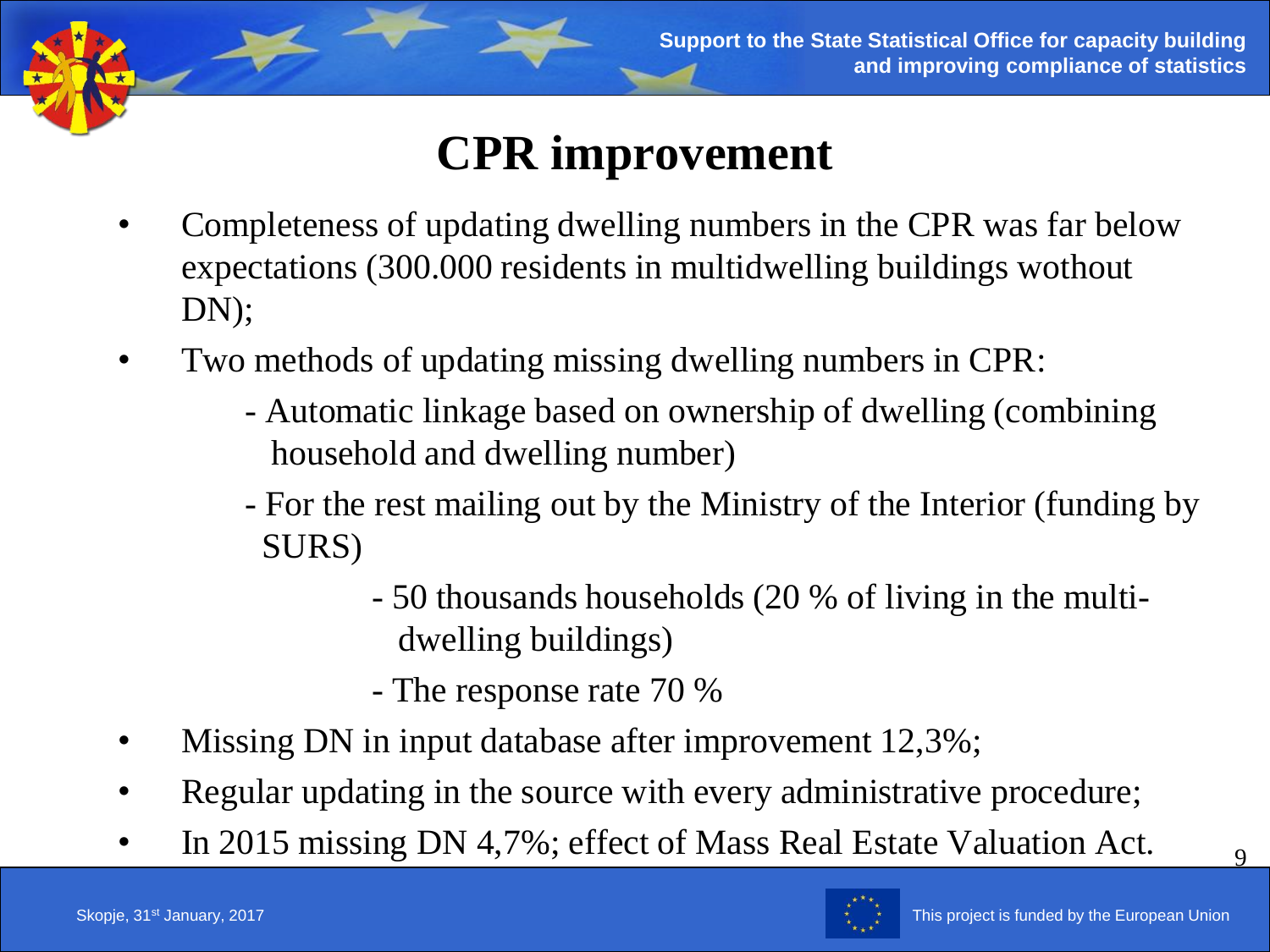## **Household Register improvement**

- Inconsistency in Household Register
- The source was for the first time evaluated by the SURS in the 2008
	- Relation to the reference person, marital status, age
	- Relatively very small share of errors
- Corrections applied at the administrative body
	- Introduction of consistency checks at the stage of entering data
	- Very positive feedback by the keeper

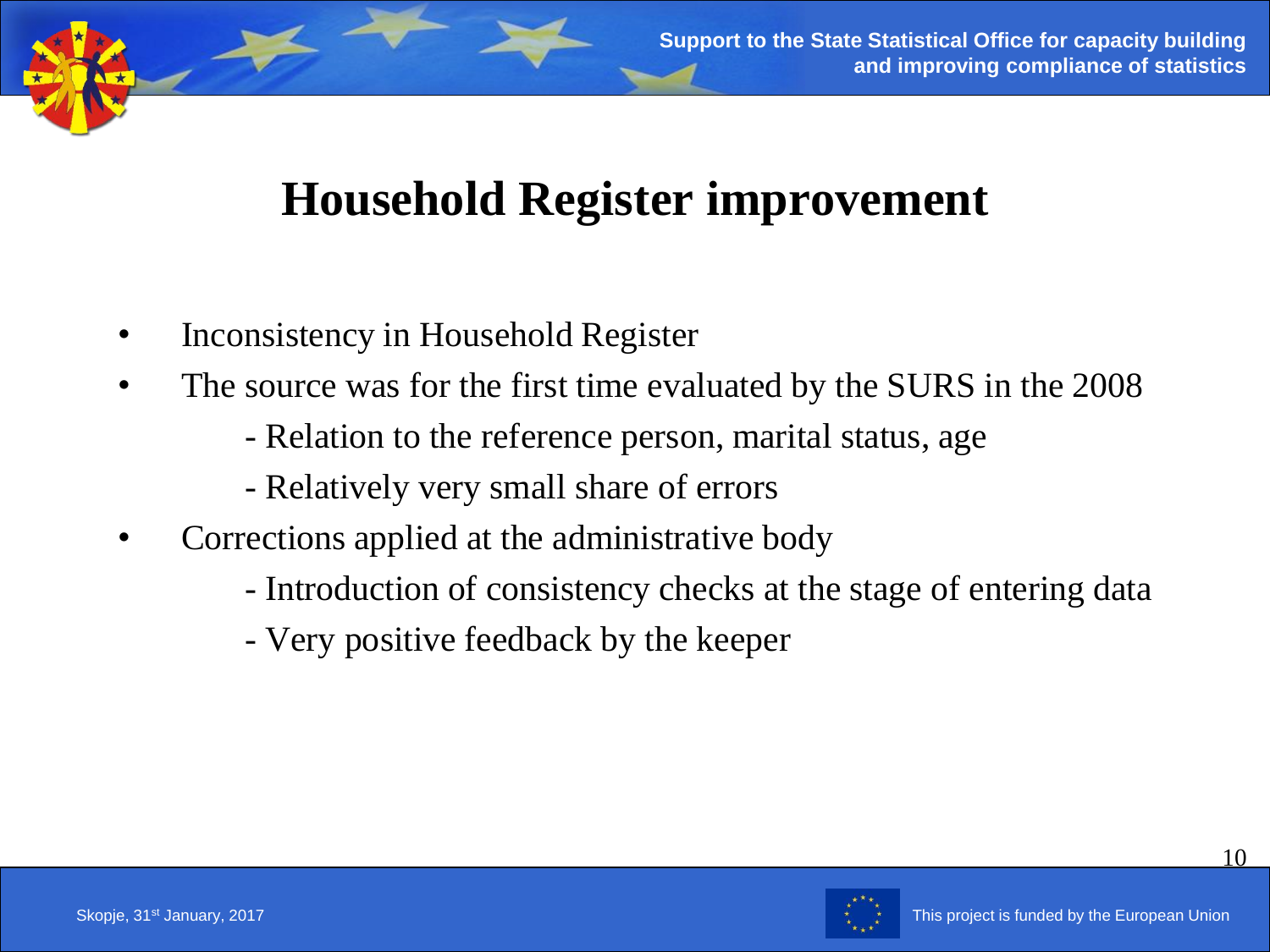## **Real Estate Register improvement**

- The weakest source in the census process;
- Unreliable data on some housing topics;
- Missing buildings and/or missing numbering of dwellings;
- Mass real estate valuation according to the special Act by Mapping Authority - the action ended by the January 2011;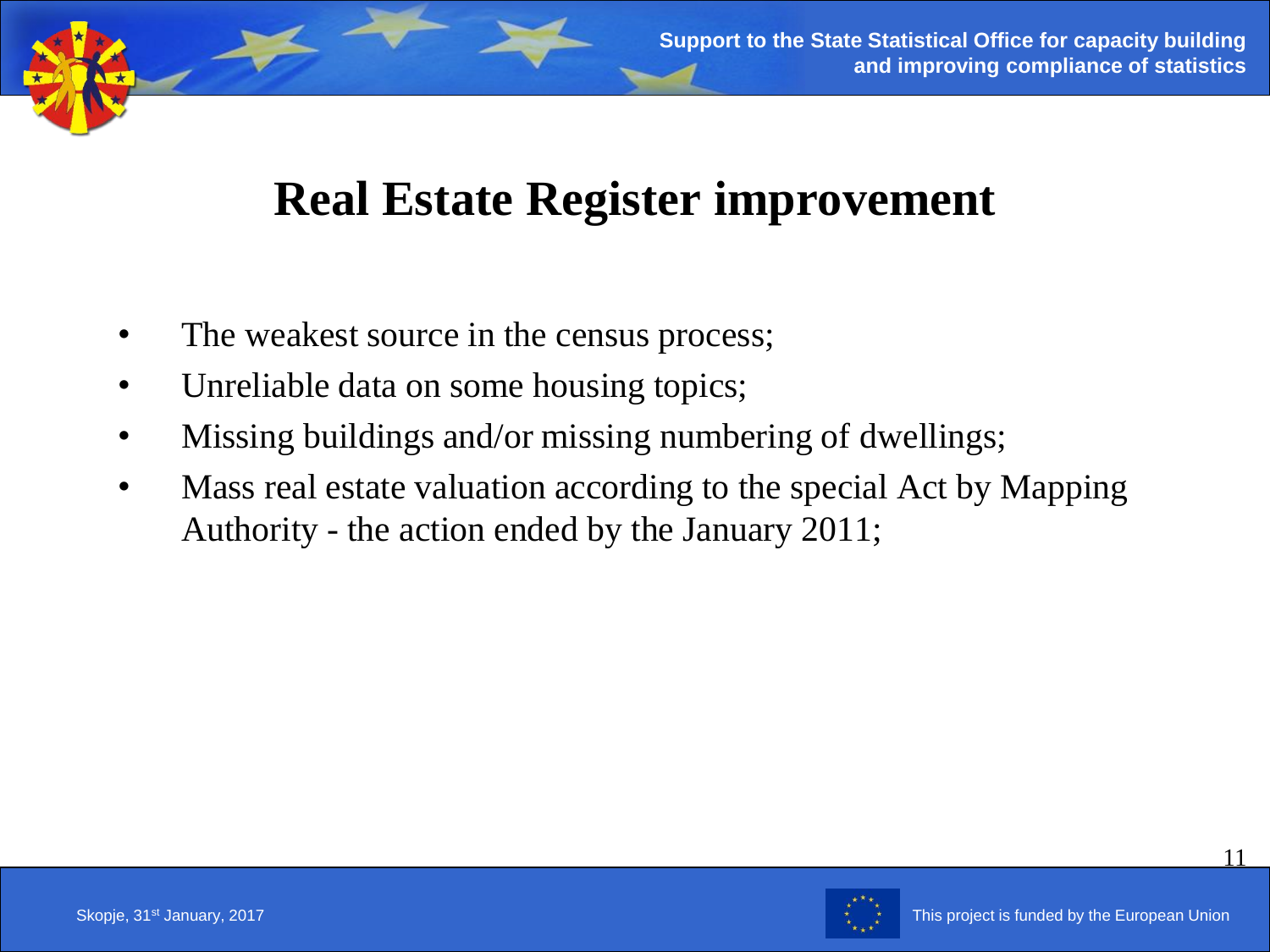#### **Advantages of a first Register based census**

|                            | 2002           | 2011              |
|----------------------------|----------------|-------------------|
| Number of SURS employees   | $100 +$        |                   |
| Number of field work staff | 10,000         |                   |
| Budget                     | 10 mio EUR     |                   |
| First final results        | 1 year         | 4 months          |
| Improved quality           | Sub(o)bjective | <b>Systematic</b> |
| Security of personal data  | Under risk     | No risk           |
| Frequency                  | Every 10 years | $Q, A, 3-4Y$      |

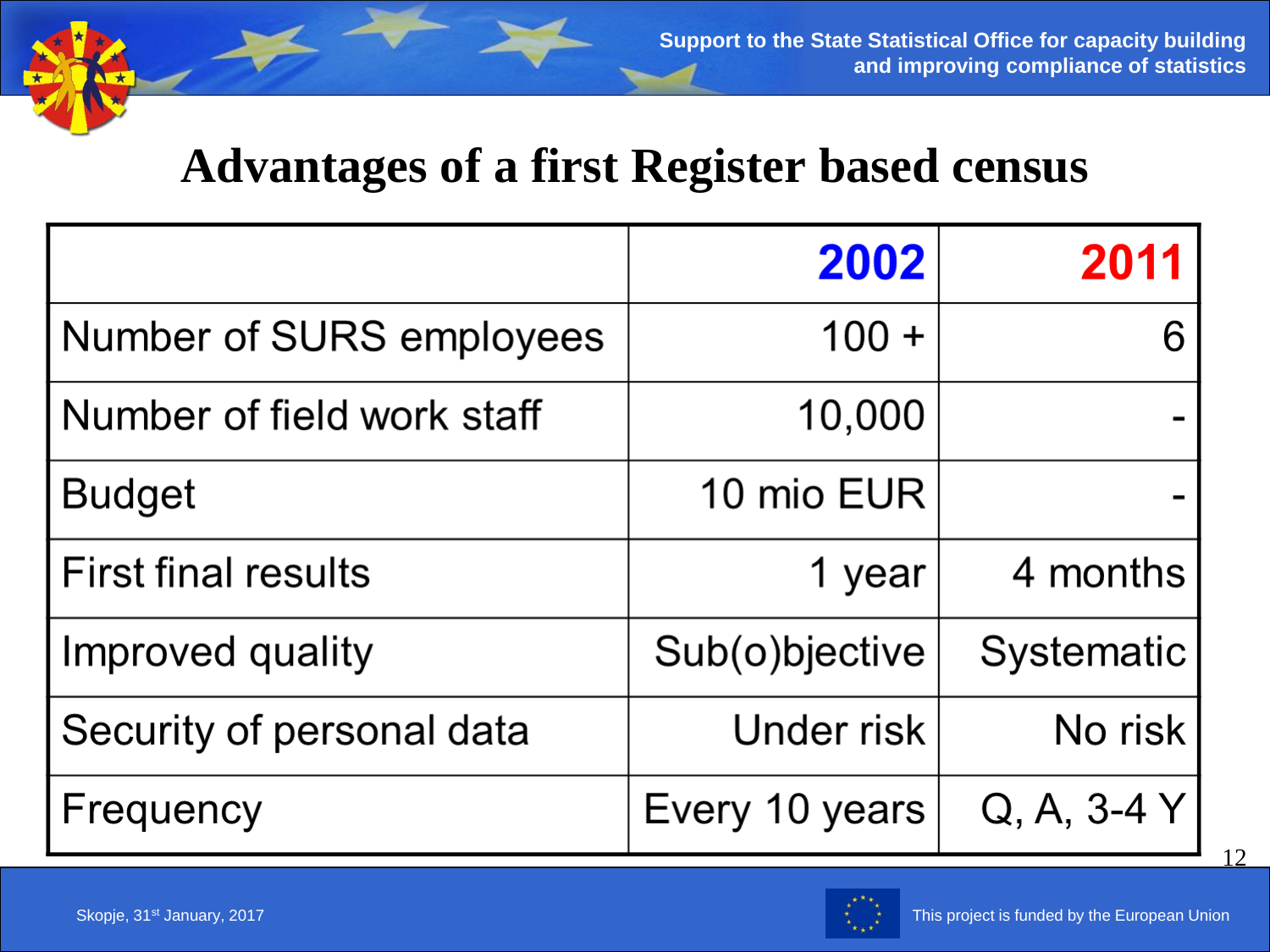

#### **Lessons learned**

- Good **attributes** of a census are maintained;
- Close **cooperation** among ministries managing administrative registers is critical;
- Data privacy and **confidentiality** should be maintained;
- Statistical **processes** for use of administrative data should be established in advance;
- **Users** of census data should be consulted;
- Selecting an appropriate census **reference** date allows easy interpretation of results;
- A register-based census produces **high-quality** data.

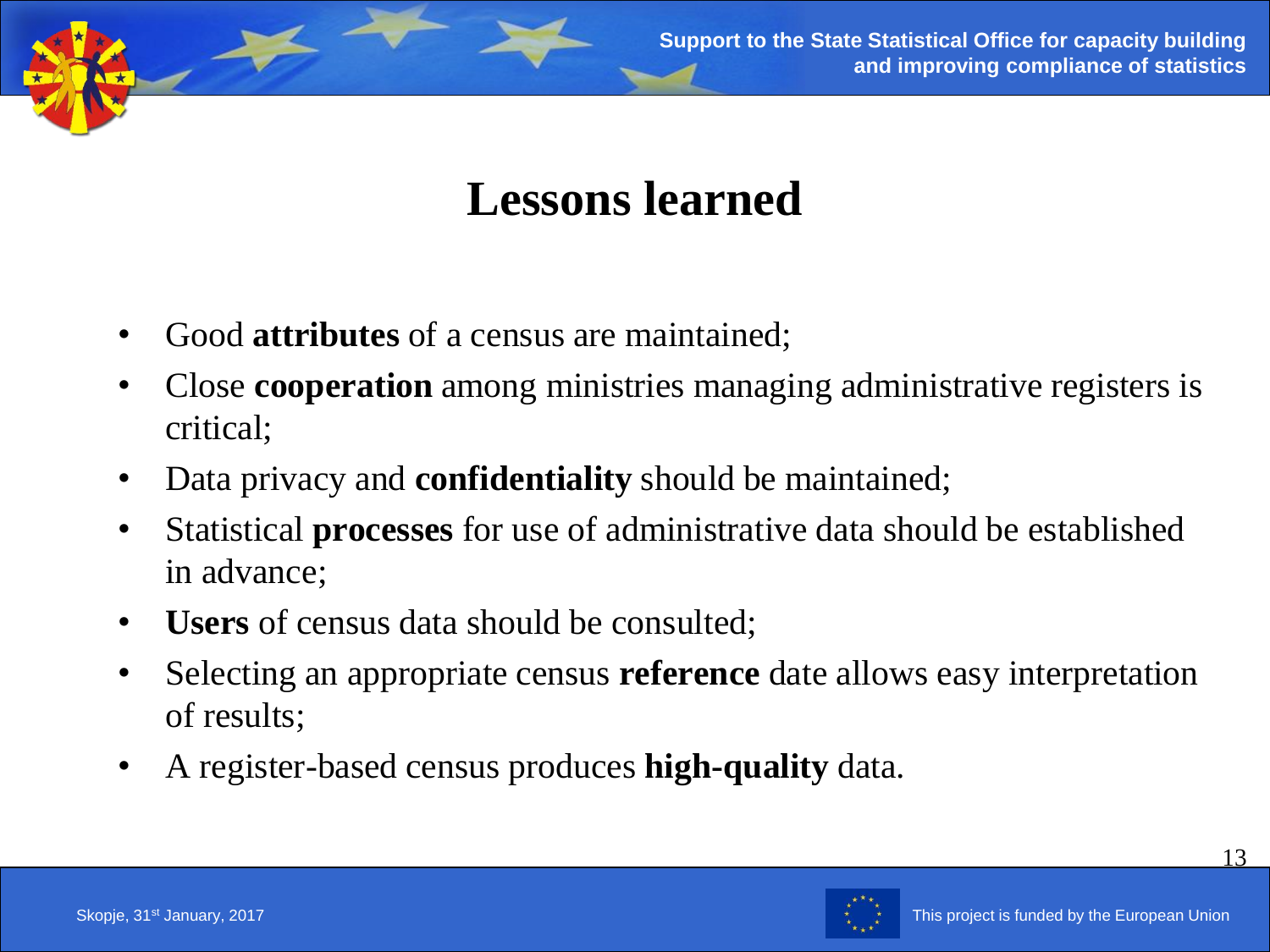

# **Looking to the future**

The Slovenian register-based census system already now completely satisfies the EU vision for the post-2021 census:

- Annually updated data;
- Annual data to be available for detailed geographical levels, with annual population counts (persons by place of usual residence) available for a geo-referenced grid;
- Annual data to be available within 12 months of the reference date;
- A more detailed and comprehensive (relative to the annual data) decennial (2031) data collection to be retained.

SURS produces complete census results every three years. The second complete Register based census executed in 2015.